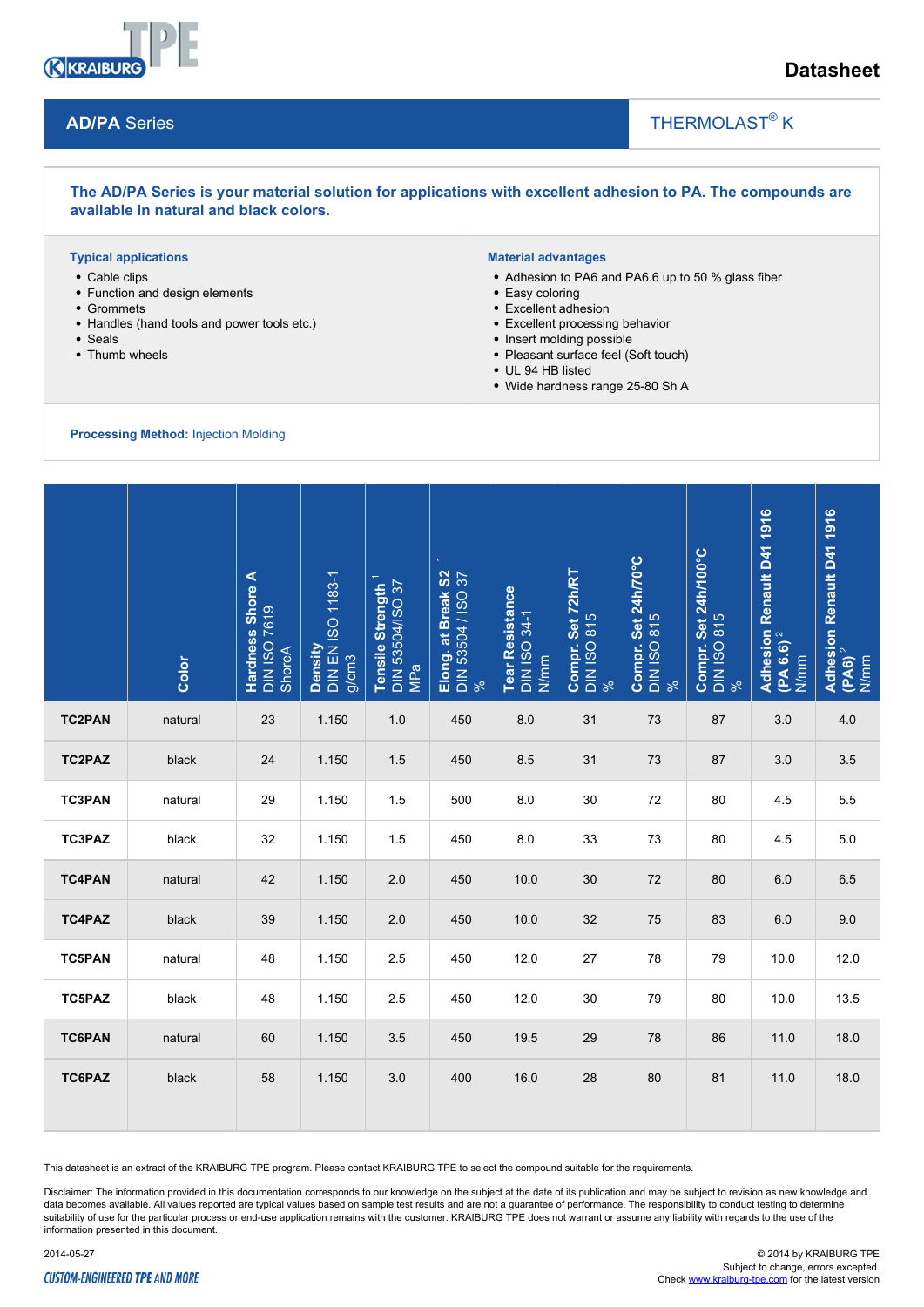

# **Datasheet**

#### **AD/PA** Series

## THERMOLAST<sup>®</sup> K

 $\overline{\phantom{a}}$ 

|                                                                                                                                                                                                                                                                                                                                                                         | Color   | Hardness Shore A<br>DIN ISO 7619<br>ShoreA | Density<br>DIN EN ISO 1183-1<br>g/cm3 | Tensile Strength <sup>1</sup><br>DIN 53504/ISO 37<br>MPa | $\leftarrow$<br>S <sub>2</sub><br>Elong. at Break S2<br>DIN 53504 / ISO 37<br>% | Tear Resistance<br>DIN ISO 34-1<br>N/mm | Compr. Set 72h/RT<br>DIN ISO 815<br>% | Set 24h/70°C<br>815<br>Compr. S<br>DIN ISO 3<br>% | Compr. Set 24h/100°C<br>DIN ISO 815<br>% | 1916<br><b>Adhesion Renault D41</b><br>IDA & &\ <sup>2</sup><br>(PA 6.6)<br>N/mm | Adhesion Renault D41 1916<br>(PA6) <sup>2</sup><br>N/mm |
|-------------------------------------------------------------------------------------------------------------------------------------------------------------------------------------------------------------------------------------------------------------------------------------------------------------------------------------------------------------------------|---------|--------------------------------------------|---------------------------------------|----------------------------------------------------------|---------------------------------------------------------------------------------|-----------------------------------------|---------------------------------------|---------------------------------------------------|------------------------------------------|----------------------------------------------------------------------------------|---------------------------------------------------------|
| <b>TC7PAN</b>                                                                                                                                                                                                                                                                                                                                                           | natural | 68                                         | 1.150                                 | 3.5                                                      | 350                                                                             | 17.0                                    | 30                                    | 76                                                | 81                                       | 13.0                                                                             | 18.0                                                    |
| <b>TC7PAZ</b>                                                                                                                                                                                                                                                                                                                                                           | black   | 71                                         | 1.150                                 | 3.5                                                      | 350                                                                             | 17.0                                    | 34                                    | 80                                                | 85                                       | 13.0                                                                             | 22.0                                                    |
| <b>TC8PAN</b>                                                                                                                                                                                                                                                                                                                                                           | natural | 80                                         | 1.150                                 | 5.5                                                      | 350                                                                             | 29.0                                    | 29                                    | 78                                                | 90                                       | 16.0                                                                             | 23.5                                                    |
| TC8PAZ                                                                                                                                                                                                                                                                                                                                                                  | black   | 80                                         | 1.150                                 | 5.5                                                      | 350                                                                             | 23.0                                    | 34                                    | 81                                                | 82                                       | 16.0                                                                             | 23.5                                                    |
| $1$ Deviating from ISO 37 standard test piece S2 is tested with a traverse speed of 200 mm/min.<br><sup>2</sup> The adhesion quality depends on mold design, product geometry and process parameters.<br>All values published in this data sheet are rounded average values.<br>Specification limits are based on three-fold standard deviation from the average value. |         |                                            |                                       |                                                          |                                                                                 |                                         |                                       |                                                   |                                          |                                                                                  |                                                         |

This datasheet is an extract of the KRAIBURG TPE program. Please contact KRAIBURG TPE to select the compound suitable for the requirements.

Disclaimer: The information provided in this documentation corresponds to our knowledge on the subject at the date of its publication and may be subject to revision as new knowledge and data becomes available. All values reported are typical values based on sample test results and are not a guarantee of performance. The responsibility to conduct testing to determine<br>suitability of use for the particular p information presented in this document.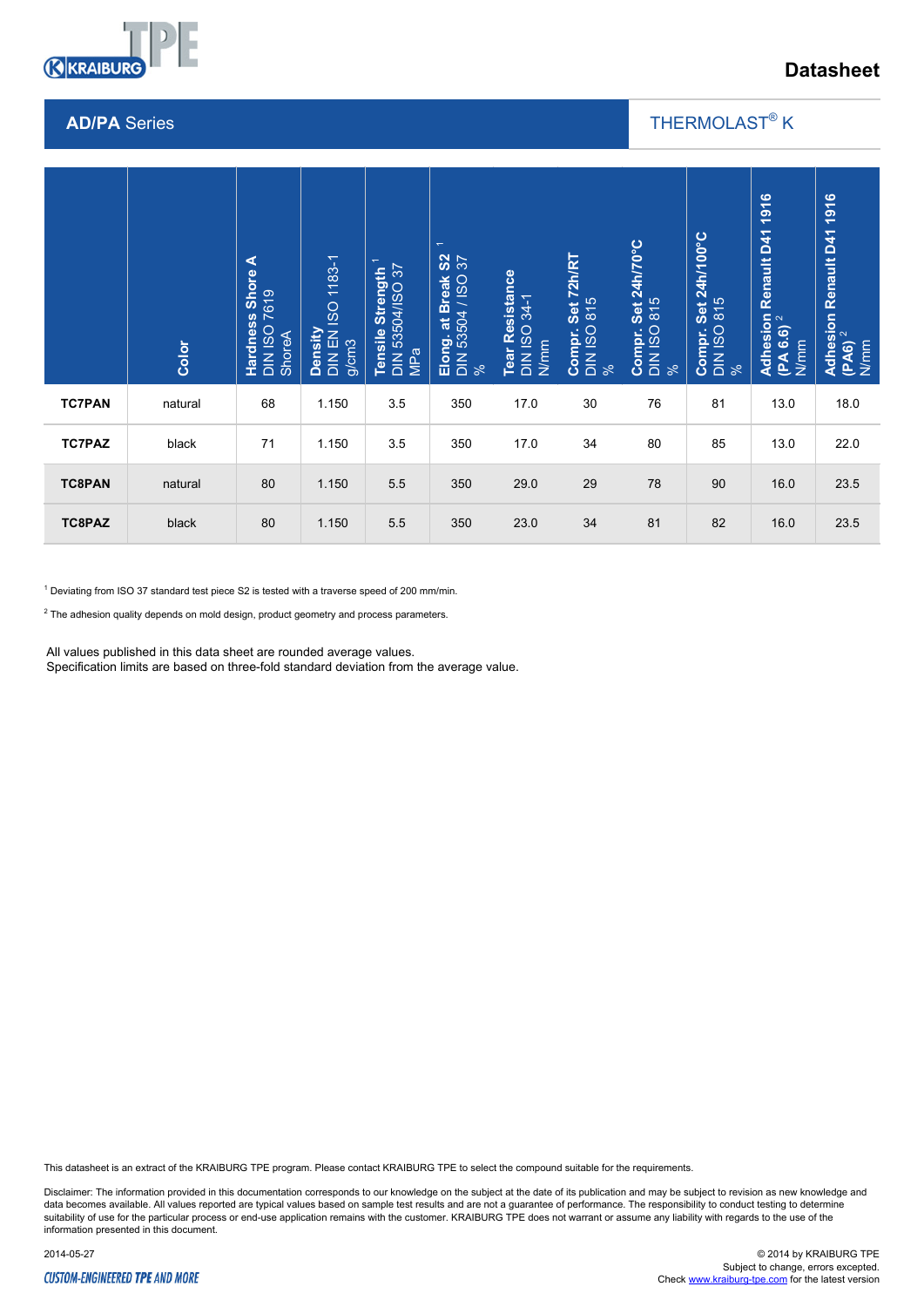

# **Datasheet**

#### **AD/PA** Series

THERMOLAST<sup>®</sup> K

 $\overline{\phantom{a}}$ 

### **Description peel test**

# Peel test according to "Renault D41 1916" standard



The peel force is measured by

a tensile testing machine in N/mm, in relation to the peel path. Test piece dimensions: Thermoplastic part: 130 x 22 x 2 mm, TPE part: 130 x 20 x 2 mm.

This datasheet is an extract of the KRAIBURG TPE program. Please contact KRAIBURG TPE to select the compound suitable for the requirements.

Disclaimer: The information provided in this documentation corresponds to our knowledge on the subject at the date of its publication and may be subject to revision as new knowledge and data becomes available. All values reported are typical values based on sample test results and are not a guarantee of performance. The responsibility to conduct testing to determine suitability of use for the particular process or end-use application remains with the customer. KRAIBURG TPE does not warrant or assume any liability with regards to the use of the information presented in this document.